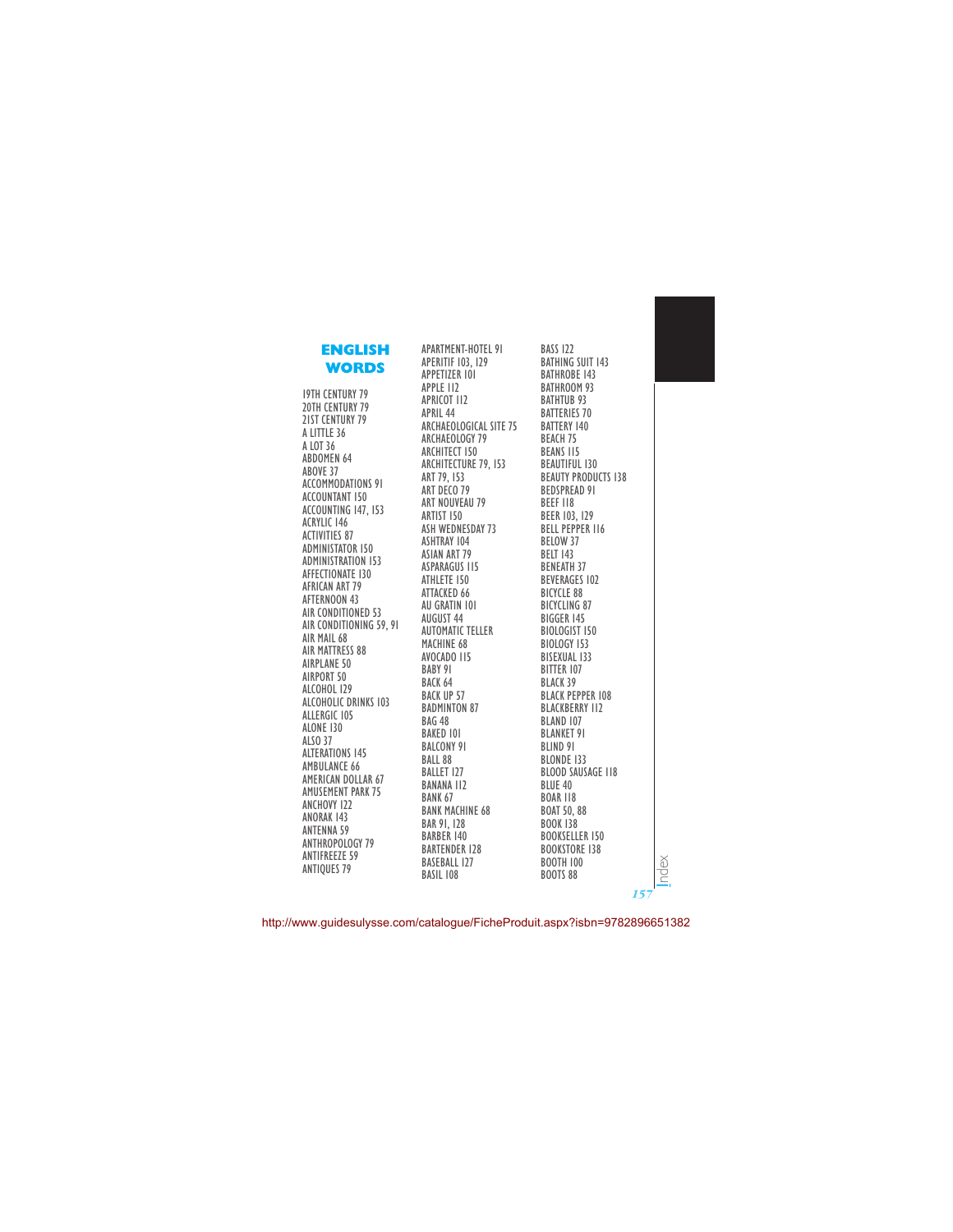BORED 155 BOTTLE 103 BOUTIQUE 138 BOUTIQUES 91 BOXER SHORTS 143 BOY 130 BOYFRIEND 135 BRA 143 BRAINS 118 BRAKES 59 BREAD 110 BREADED 101 BREAKFAST 101, 110 BREAST 118 BRIDGE 75 BROCCOLI 115 BROCHETTE 118 BROTHER 154 BROTHER-IN-LAW 154 BRUNETTE 133 BRUSSELS SPROUTS 115 BUBBLY 103 BUILDING 75 BULLFIGHT 127 BULLFIGHTER 127 BUMPER 59 BUS 50, 53 BUTCHER 139 BUTTER 108 CABBAGE 115 CABIN 88 CABLECAR 75 CACTUS 115 CAKE 125 CANADIAN DOLLAR 67 CANNOT WAIT 155 CAP 143 CAPON 118 CAR 50 CAR RENTAL 58 CARAMBOLA 112 CARAMEL 125

Index *158*

CARROT 115 CASSETTE 59 CATHEDRAL 75 CAULIFLOWER 115 CELERY 115 CENTRAL PARK 75 CHAIR 91, 100 CHARMING 130 CHEERS 130 CHEESE 101, 110 CHEF 150 CHERRY 112 CHICKEN 118 CHICKPEA 115 CHILD 91<br>CHILDREN 135 CHILDREN 135 CHILDREN'S CLOTHING 143 CHILI PEPPER 116 CHINESE 100 CHOCOLATE 125 CHOCOLATE MOUSSE 125 CHRISTMAS DAY 72 CHURCH 75 CINNAMON 108 CITIZEN 48 CITY HALL 75 CIVIL SERVANT 150 CIVIL WAR 79 CLAMS 122 CLEANING (SOAKING) SOLUTION FOR CONTACT LENSES 65 CLEMENTINE 112 CLOTHING 138, 143 CLOUDY 71 CLUTCH 59<br>COAT 143 COAT 143 COCONUT 112 COD 122 COFFEE 102, 110 COFFEE CHASER 103, 129 COFFEE TABLE BOOK 138

COFFEEMAKER 91 COLD 71, 155 COLONIAL ART 80 COLONIAL WARS 80 COLONIZATION 80 COLOURS 39 COMPANY 148 COMPLIMENT 130 COMPUTER 70 COMPUTER EQUIPMENT 139 COMPUTER EXPERT 150 COMPUTER SCIENCE 153 CONCERT 127 CONDIMENTS 108 CONDOMS 65 CONQUEST 130 CONSTIPATED 64 CONSTRUCTION 152 CONSULATE 48 CONTACT LENSES 65, 140 CONTEMPORARY ART 80 CORIANDER 108 CORKSCREW 91 CORN 115 COTTON 146 COUNTRIES 46 COUPLE 130 COURT HOUSE 75 COUSIN 154 COVER CHARGE 128 CRAB 122 CREAM 102 CREATURE COMFORTS 91 CREDIT CARD 68 CREPES 110 CROISSANT 110 CROSS-COUNTRY SKIING 87 CUBES 118 CUCUMBER 115 CUP 104 CURIOUS 156 CURRENTS 89

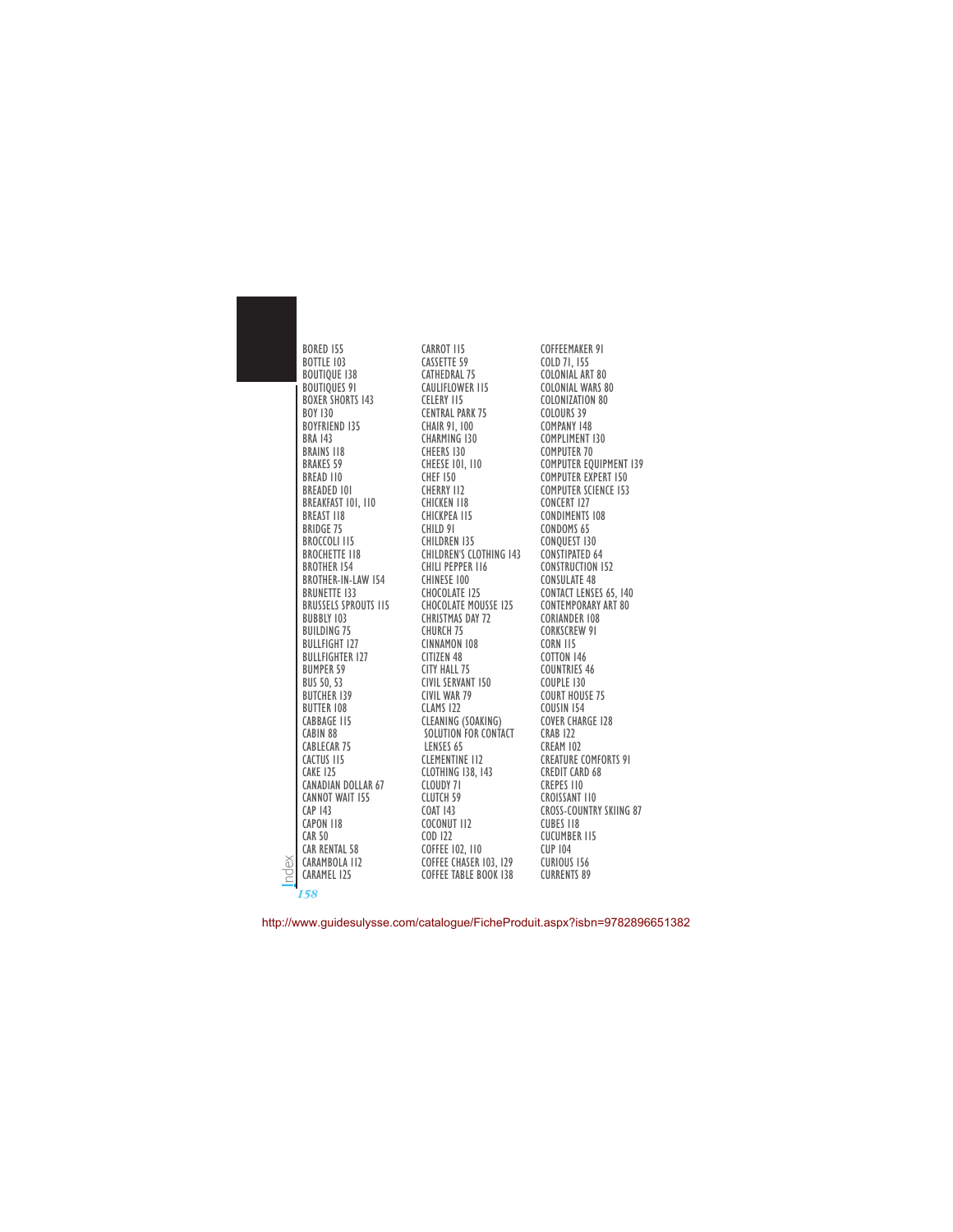| CURRY 108<br>CUSTAIN 9 100 DOUBLE BOD BY DO CTOR 44, 150<br>CUSTAIN 9 100 DOUBLE BOD PY EVE DAN<br>CUSTAIN 126<br>CUSTAIN 126<br>CUSTAIN 126<br>CUTE 130<br>CUTE 130<br>CUTE 130<br>DOWNETINES 100 DOWNITIL SKIING 87<br>CUTE 130<br>DOWNETINES DATE |  |
|------------------------------------------------------------------------------------------------------------------------------------------------------------------------------------------------------------------------------------------------------|--|
|                                                                                                                                                                                                                                                      |  |

CTOR 140 AM 140 SH 65  $S146$ UL 131  $\overline{5}$  $154$  $, 92$ FATHER 154 'S DAY 73 CHINE 92 ARY 44  $8$  $I<sub>15</sub>$ ALS<sub>72</sub> 65  $152$ **18, 123** FINE 36 FINS 88 FIRE 66  $\overline{2}$ **FEAK 123 TORE 140** G 87  $G$  ROD 88  $26$ --<br>INERAL WATER 102 ATTENDANT 150  $\overline{31}$ ANCE 127  $RE$  127 .<br>Food Islam<br>14 FOOT 64  $04$ FORT 75  $\frac{2}{15}$ ain 75 FREEZER 92  $-100$ 

*159*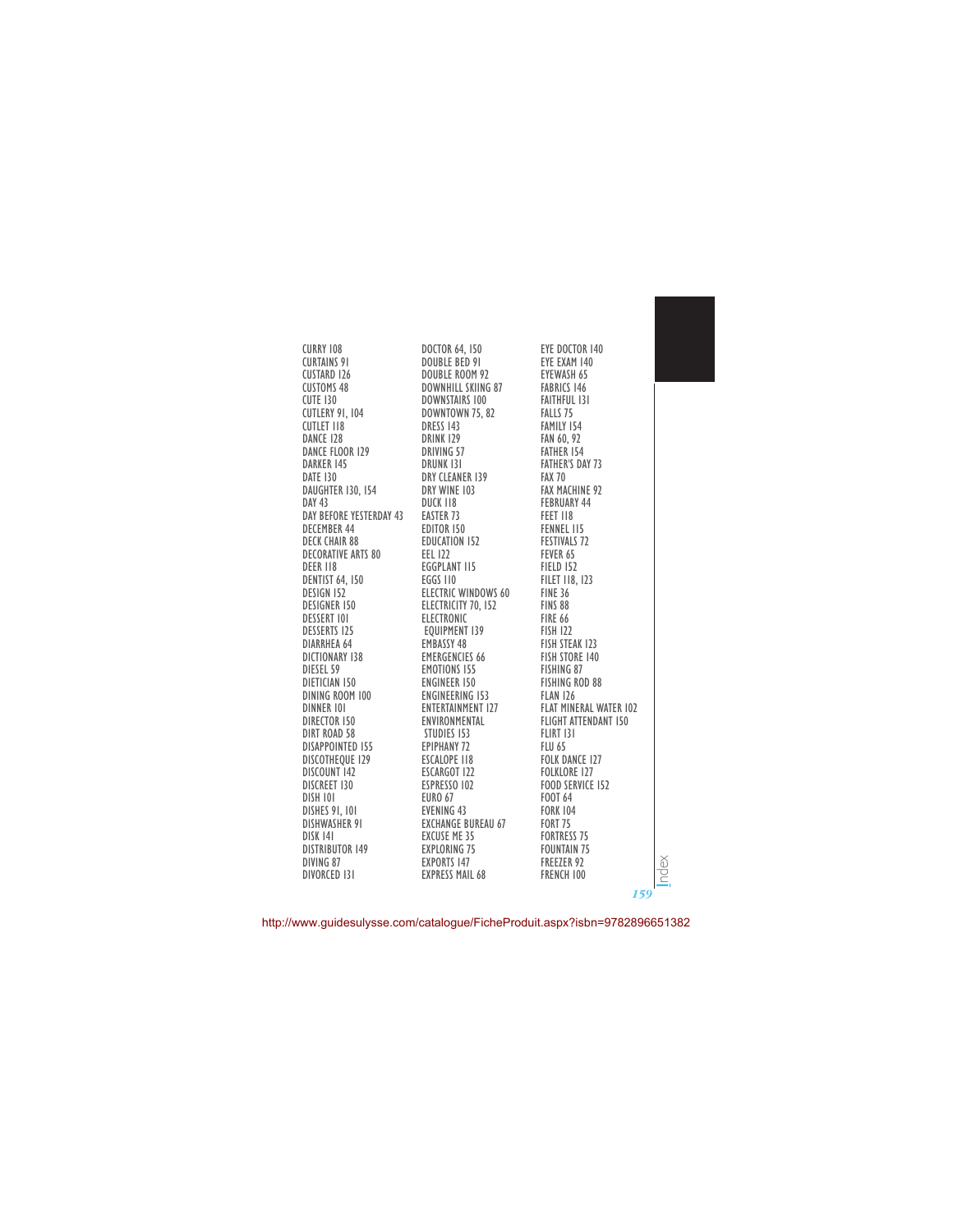FRENCH TOAST 110 FRIDAY 44 FRONT DOOR 60 FRUITS 110, 112 FUNICULAR RAILWAY 75 FUSES 60 GARLIC 115 GAS 60 GAY 131, 133 GAY BAR 129 GAY SCENE 129 GEAR SHIFT 60 GEOGRAPHY 153 GIFT 138 GINGER 108 GIRL 131 GIRLFRIEND 135 GLASS 104, 129 GLASSES 140 GLOVE COMPARTMENT 60 GO AHEAD 57 GOAT 119 GOLF 87 GOLF CLUBS 88 GOLF COURSE 94 GOOD AFTERNOON 35 GOOD EVENING 35 GOOD FRIDAY 73 GOOD MORNING 35 GOOD NIGHT 35 GOODBYE 35 GOOSE 119 GRANDFATHER 154 GRANDMOTHER 154 GRANOLA 110 GRAPE 112 GRAPEFRUIT 112 GRAPHIC ARTIST 150 GRAPHIC ARTS 153 GREEN 39 GREEN LIGHT 57 GRILLED 101

Index *160* GRILLED MEAT 119 GROUND 119 GUAVA 112 GUIDE 138 GYM 94 HAD ENOUGH 155 HAIRDRESSER 140, 150 HAKE 123 HALF 103 HALF-BOTTLE 103 HAM 119 HAND BRAKE 60 HANDICRAFT MARKET 141 HANDICRAFTS 141 HANG-GLIDING 87 HAPPY 155 HARDWARE STORE 141 HARE 119 HAT 143 HEAD 64 HEADLIGHT 60 HEALTH 64, 152 HEALTH FOODS 141 HEATER 60 HEATING 92 HELLO 35 HELP 66 HEMS 145 HERBAL TEA 102 HERBS 108 HERE 36, 57 HERRING 123 HI 35 HIKING 87 HISTORIC CENTRE 76 HISTORIC PORT 76 HISTORY 153 HOCKEY 127 HOLIDAYS 72 HOLY WEEK 73 HORN 60 HORSEBACK RIDING 87

HOSPITAL 64, 66 HOT 71, 107, 155 HOT MUSTARD 108 HOT PEPPER 116 HOT SAUCE 108 HOUR 42 HOUSE 76 HOUSE WINE 103 HOW ARE YOU 35 HUMAN RELATIONS 147 HUMAN RESOURCES 147 HUNGRY 155 ICE 103 ICE CREAM 126 ICE CUBE 92 IGUANA 119 IMMIGRATION 48 IMPATIENT 156 IMPORT 149 IMPORTED DRINK 129 IMPORTS 147 IMPRESSIONISM 80 INDIAN 100 INSECT BITE CREAM 65 INSECT REPELLENT 65 INTERMISSION 127 INTERNET 139 INTERSECTION 57 INVITATION 131 IRON 92, 139 IRONING BOARD 92 ITALIAN 100 JACKET 143 JAM 110 JANUARY 44 JAPANESE 100 JAZZ 129 JEALOUS 131 JEANS 144 JET-SKI 87 JOURNALISM 153 JOURNALIST 150

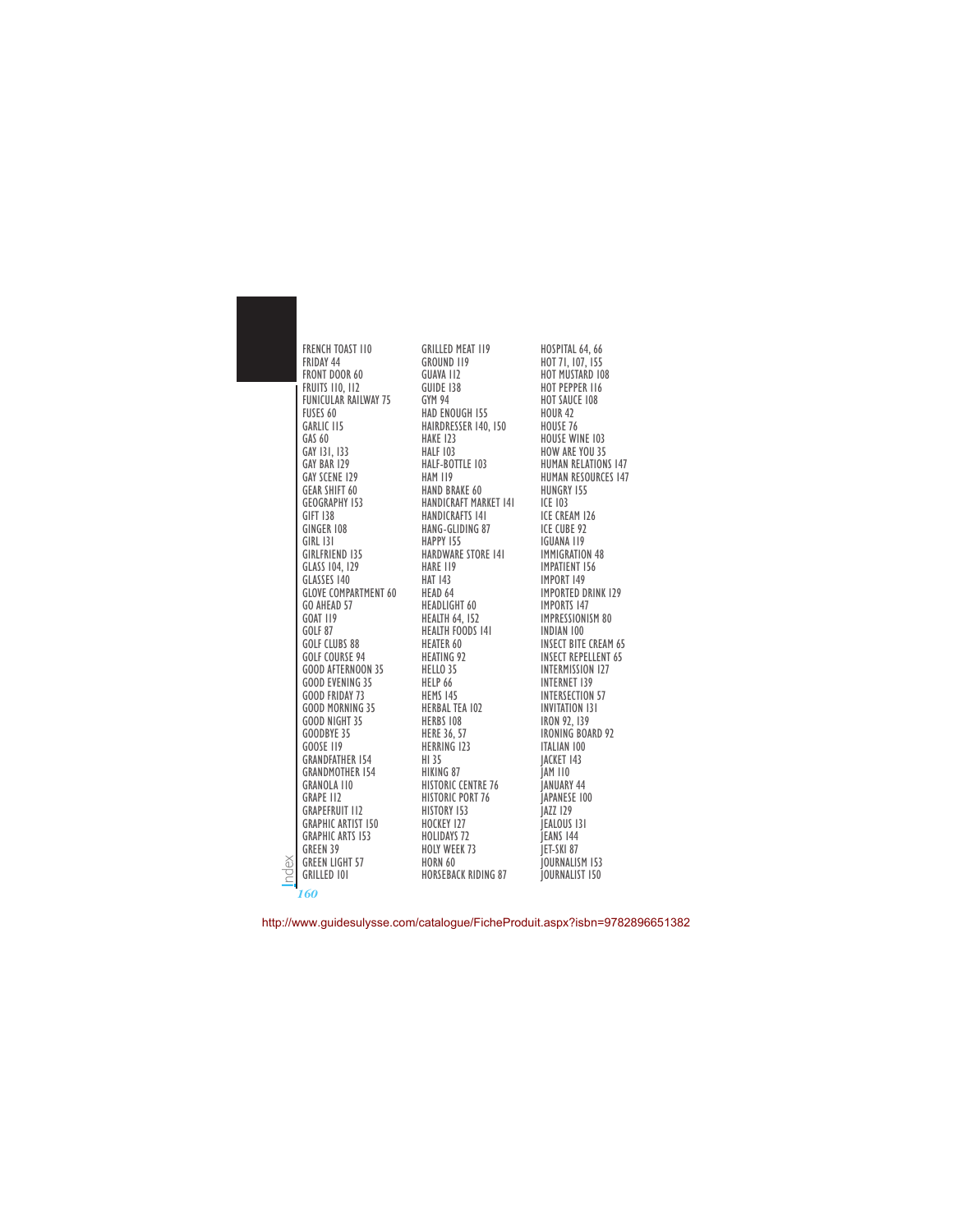JUICE 102, 110 JULY 44 JUNE 44 KEEP GOING 57 KEY 60 KEYS 96 KID 119 KIDNEYS 119 KITCHEN 100 KITCHENETTE 92 KIWI 112 KNIFE 104 LABOUR DAY 73 LAGOON 76 LAKE 76 LAMB 119 LAMP 92 LANGUAGES 153 LAST 43 LATER 42 LAUNDROMAT 141 LAW 153 LAWYER 150 LEEK 115 LEFT 36, 57 LEG 119 LEMON 112 LESBIAN 133 LESBIAN BAR 129 LETTUCE 115 LIFEGUARD 89 LIGHT 92 LIGHTER 145 LIME 112 LINEN 146 LITERATURE 138, 153 LIVE MUSIC 129 LIVER 119 LOBSTER 123 LOCAL DRINK 129 LOCAL WINE 103 LOCK 60

LOST 156 LUGGAGE 48 LUNCH 101 MACHO 131 MAGAZINES 138 MAGRET 119 MAIL 68 MAIN DISH 101 MALARIA PILLS 66 MAN 131 MANDARINE 112 MANGO 112 MANOR 76 MANUFACTURING 152 MAP 138 MARCH 44 MARDI GRAS 73 MARINA 76, 94 MARKET 76, 138 MARKETING 147 MARMALADE 110 MARRIED 131 MASK 89 MATERIAL 88 MAY 44 MAYBE 35 MEAT 118, 119 MEAT BALL 119 MECHANIC 150 MECHANICS 59 MEDIA 152 MEDICINE 153 MEDIUM 119 MEDIUM RARE 119 MEETING PEOPLE 130 MELON 112 MEN'S CLOTHING 143 MEN'S SUIT JACKET 144 MENU 104 MERINGUE 126 MICROWAVE OVEN 92 MILD 107

MILITARY SERVICEMAN 150 MILK 102 MINCED 102 MINERAL WATER 102, 130 MINI-BAR 92 MINT 108 MINUTE 42 MODERN ART 80 MONASTERY 76 MONDAY 44 MONEY 67 MONTHS 44 MONUMENT 76 MORE ECONOMICAL 146 MORELLO 112 MORNING 43 MOTHER 154 MOTHER'S DAY 73 MOTORCYCLE 87 MOUNTAIN BIKING 87 MOVIE THEATRE 127 MULLET 123 MUSEUM 76, 79 MUSHROOM 116 MUSIC 152 MUSIC STORE 141 MUSICIAN 129, 151 MUSTARD 109 NAPKIN 104 NATIONAL HOLIDAY 73 NATIONALITIES 46 NATIVE AMERICAN ART 80 NATURAL SCIENCES 80 NEPHEW 154 NET 89 NEW YEAR'S DAY 72 NEWSPAPERS 138 NEXT 42 NICE 131 NIECE 154 NIGHT 43 NIGHTCLUB 129

*161*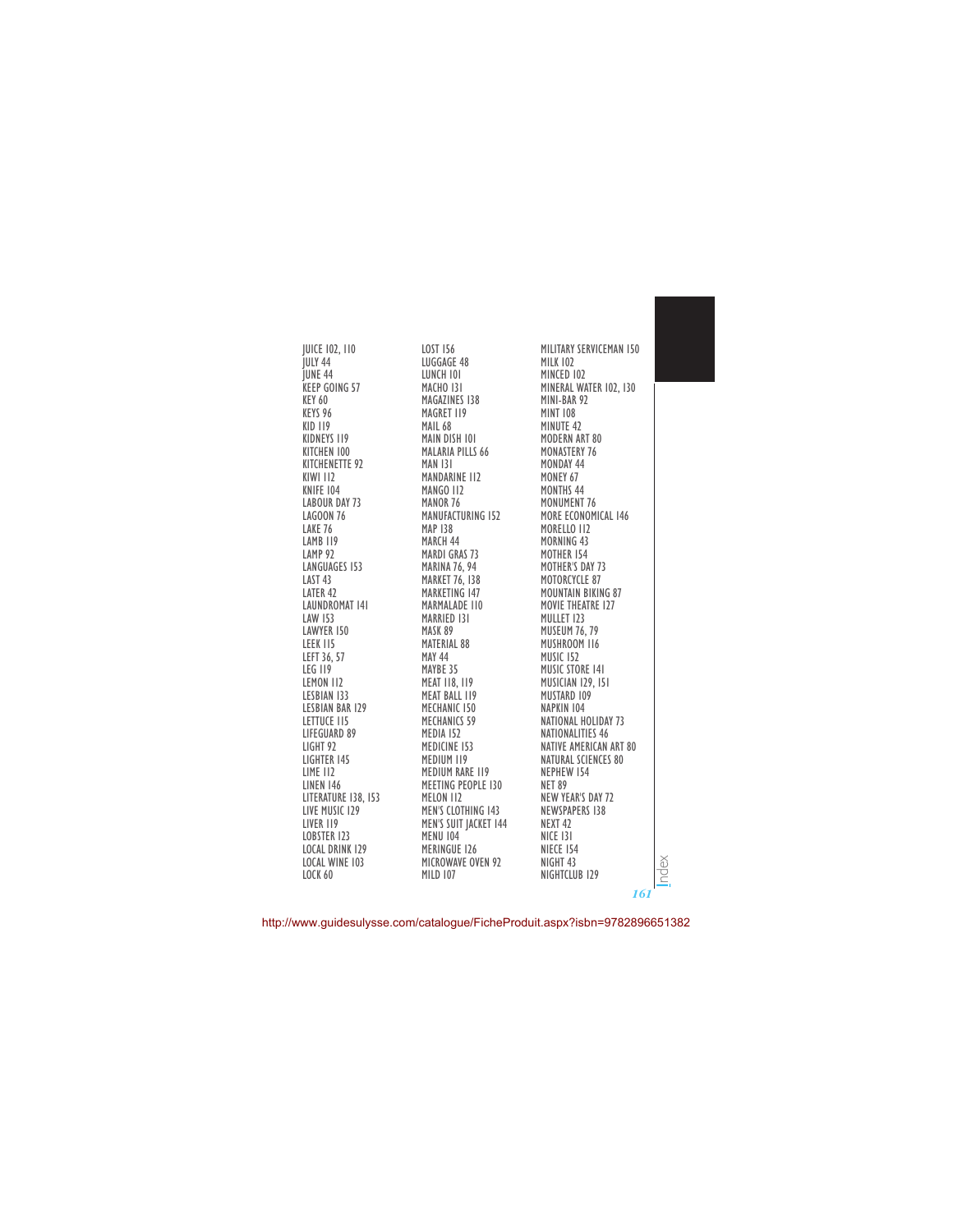NIGHTLIFE 128 NO 35 NOISE 92 NOISY 92 NORTHERNERS 80 NOVEMBER 44 NOW 42 NUMBERED SEATS 53 NUMBERS 40 NURSE 151 NURSING 153 NUTMEG 108 NUTRITION 153 NUTS 112 OCTOBER 44 OCTOPUS 123 OFTEN 36 OIL 60 OIL FILTER 60 OKRA 116 OLD 131 OMELETTE 110 ON 37 ONE WAY 57 ONION 116 OPERA 127 ORANGE 112 ORANGE JUICE 102, 130 OUTDOOR ACTIVITIES 87 OVER 37 OVER A WOOD FIRE 102 OXYGEN TANK 89 OYSTERS 123 PAINTINGS 80 PANCAKES 110 PANTS 144 PAPAYA 113 PARACHUTING 87 PARASOL 89 PARK 76 PARTRIDGE 119 PARTY 129 Index

*162*

PASSIONFRUIT 113 PASSPORT 48 PASTRY 110 PATIO 100 PEA 116 PEACH 113 PEANUT 113 PEAR 113 PEDAL 60 PEDESTRIAN STREET 58 PEPPER 108, 116 PEPPERY 107 PERMANENT COLLECTION 80 PERSON IN CHARGE 147 PERSONALITY 131 PHARMACY 64, 142 PHOTOGRAPHER 151 PHOTOGRAPHY EQUIPMENT 142 PIE 126 PILLOW 92 PILLOWCASE 92 PILOT 151 PINEAPPLE 113 PINK PEPPER 108 PLANTAIN 113 PLATE 104 PLATFORM 53 PLAY POOL 131 PLEASE 35 PLUG 70 PLUM 113 POETRY 138 POLICE 66 POLITICAL SCIENCE 153 POLYESTER 146 POMELO 113 POOL 76, 92, 94, 131 PORK 119 PORT 76 POST OFFICE 68 POSTCARD 68, 138

POTATO 116 POULTRY 119 PRE-COLUMBIAN ART 80 PRESCRIPTION 65, 140 PRETTY 131 PRIVACY 92 PROFESSIONAL LIFE 147 PROFESSIONS 150 PROFESSOR 151 PROGRAM 127 PROMENADE 76 PSYCHOLOGIST 151 PSYCHOLOGY 153 PUBLIC MARKET 142 PUBLIC SECTOR 152 PUBLIC TRANSPORTATION 53 PUBLISHER 151 PUBLISHING 152 PULLOVER 144 PUMPKIN 113 PURCHASING 147 PURIFIED WATER 92, 102 PYRAMID 76 QUAIL 119 QUARTER 103 QUIET 92 RABBIT 119 RACE DAY 73 RACKET 89 RADIATOR 60 RADIO 60, 92 RADISH 116 RAIN 71 RAINY 71 RAISINS 113 RARE 119 RASPBERRY 113 RAW 119 RAY 123 RAYON 146 REAR DOOR 60

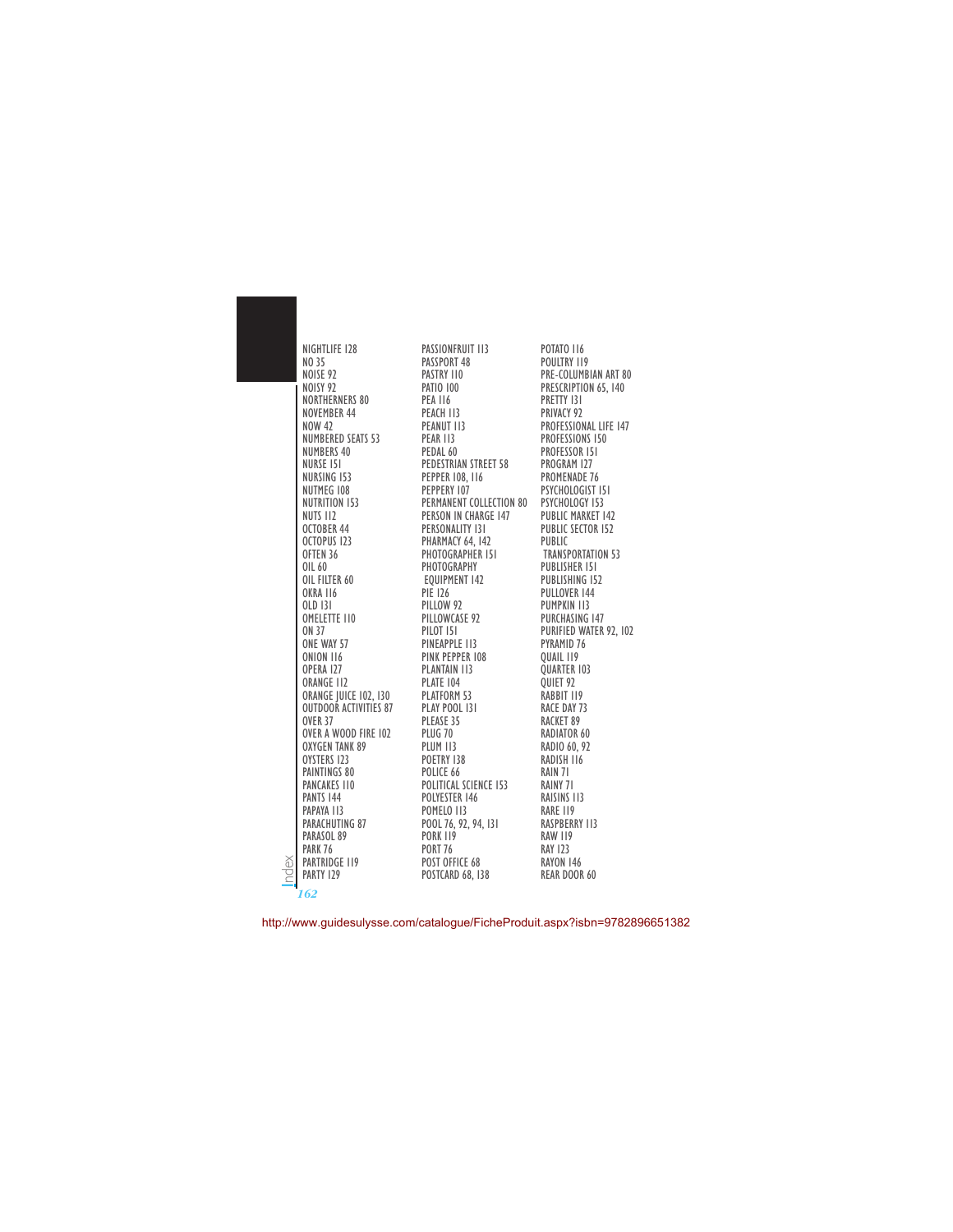|  | REAR-WIENDRIG 60<br>RED JOHN 157<br>RED JOHN 1761<br>RED JOHN 1761<br>RED JOHN 1757<br>RED DIGHT 57<br>RED DIGHT 57<br>RED DIGHT 57<br>SARDINES 123<br>SARDINES 123<br>SARDINES 123<br>SARULE 108<br>REMALE (108<br>REMARCE RATOR 93<br>SARULER OF SARULER |  |
|--|------------------------------------------------------------------------------------------------------------------------------------------------------------------------------------------------------------------------------------------------------------|--|
|  |                                                                                                                                                                                                                                                            |  |
|  |                                                                                                                                                                                                                                                            |  |
|  |                                                                                                                                                                                                                                                            |  |
|  |                                                                                                                                                                                                                                                            |  |

*163*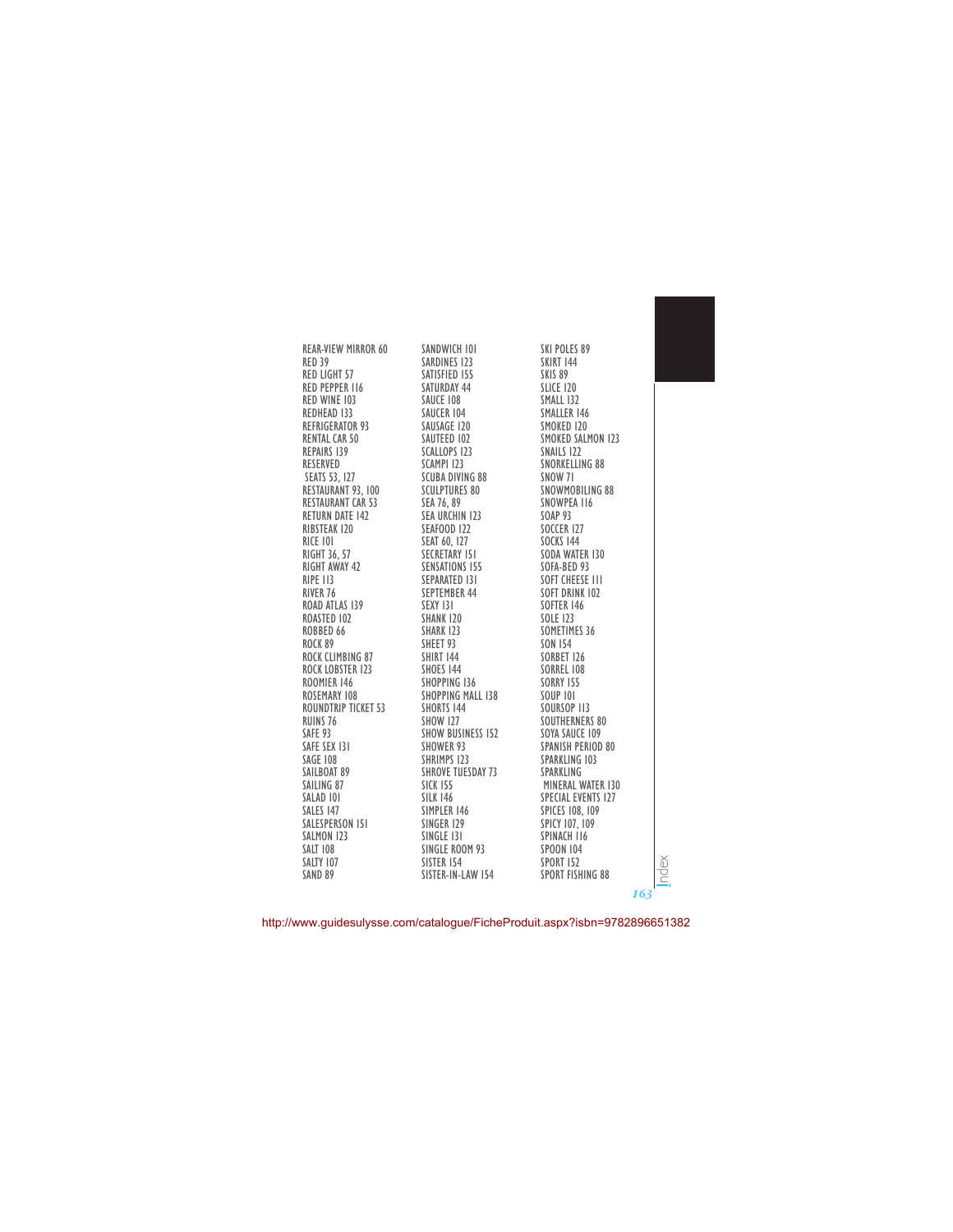SPORTS EQUIPMENT 142 SPORTSWEAR 143 SQUASH 116 SQUID 123 STADIUM 76 STAMPS 68, 138 STARTER 60 STATION 53 STATUE 76 STEAK 120 STEERING WHEEL 61 STOMACH 64 STOP 66 STORE 138 STORES 93 STRAIGHT 133 STRAIGHT AHEAD 36, 57 STRAWBERRY 113 STREET ATLAS 139 STRIPED BASS 123 STRIP-TEASE 129 STUDENT 151, 154 STUDIES 153 STUDIO 93 STUFFED 120 SUBWAY 53, 56 SUGAR 102 SUIT 144 SUITCASE 48 SUITE 93 SUN 71 SUNBLOCK 66 SUNDAY 44 SUNNY 71 SUNROOF 61 SUPERMARKET 142 SUPPER 101 SURF BOARD 89 SURFING 88 SWEATER 144 SWEET 103, 107 SWEET PEPPER 116

SWIMMING 88 SWISS FRANC 67 SWORDFISH 123 TABLE 93, 100 TABLECLOTH 93 TALL 132 TANGERINE 113 TARTARE 120 TASTE 107 TAXI 50 TEA 102 TEACHER 151 TECHNICIAN 151 TEETH 64 TELECOMMUNICATIONS 152 TELEPHONE 68, 93 TELEVISION 93 TELEVISION SET 93 TEMPLE 76 TEMPORARY EXHIBITION 80 TENDERLOIN 120 TENNIS 88 TENNIS COURT 94 TEQUILA 130 TERMINAL 53 THANK YOU 35 THANKSGIVING 73 THEATRE 76, 127 THEME PARK 77 THERE 36, 57 THIEF 66 THIGH 120 THIRSTY 155 THROAT 64 THURSDAY 44 THYME 109 TICKET 54 TICKET COUNTER 127 TICKET OFFICE 127 TIDE 89 TIE 144 TIGHTER 146

TIME 41 TIRE 61 TIRED 132, 155 TOAST 130 TOASTS 111 TODAY 43 TOLL HIGHWAY 58 TOMATO 116 TOMORROW 43 TONGUE 120 TOUR BUS 54 TOUR GUIDE 151 TOURISM 153 TOURIST CARD 48 TOURIST INFORMATION 50 TOURIST OFFICE 50 TOWEL 93 TOYS 142 TRAFFIC CIRCLE 57 TRAFFIC LIGHTS 57 TRAIN 50, 54 TRANSPORTATION 53 TRANSVESTITE 129 TRAVEL 152 TRAVEL AGENT 142, 151 TRAVELLERS CHEQUES 68 TROUT 124 TRUNK 61 T-SHIRT 144 TUESDAY 44 TUNA 124 TUNNEL 77 TURBOT 124 TURKEY 120 TURN SIGNAL 61 TURNIP 116 TWIN BEDS 93 UGLY 132 UNDER 37 UNDERPANTS 144 UNDERWEAR 144 UNEMPLOYED 151

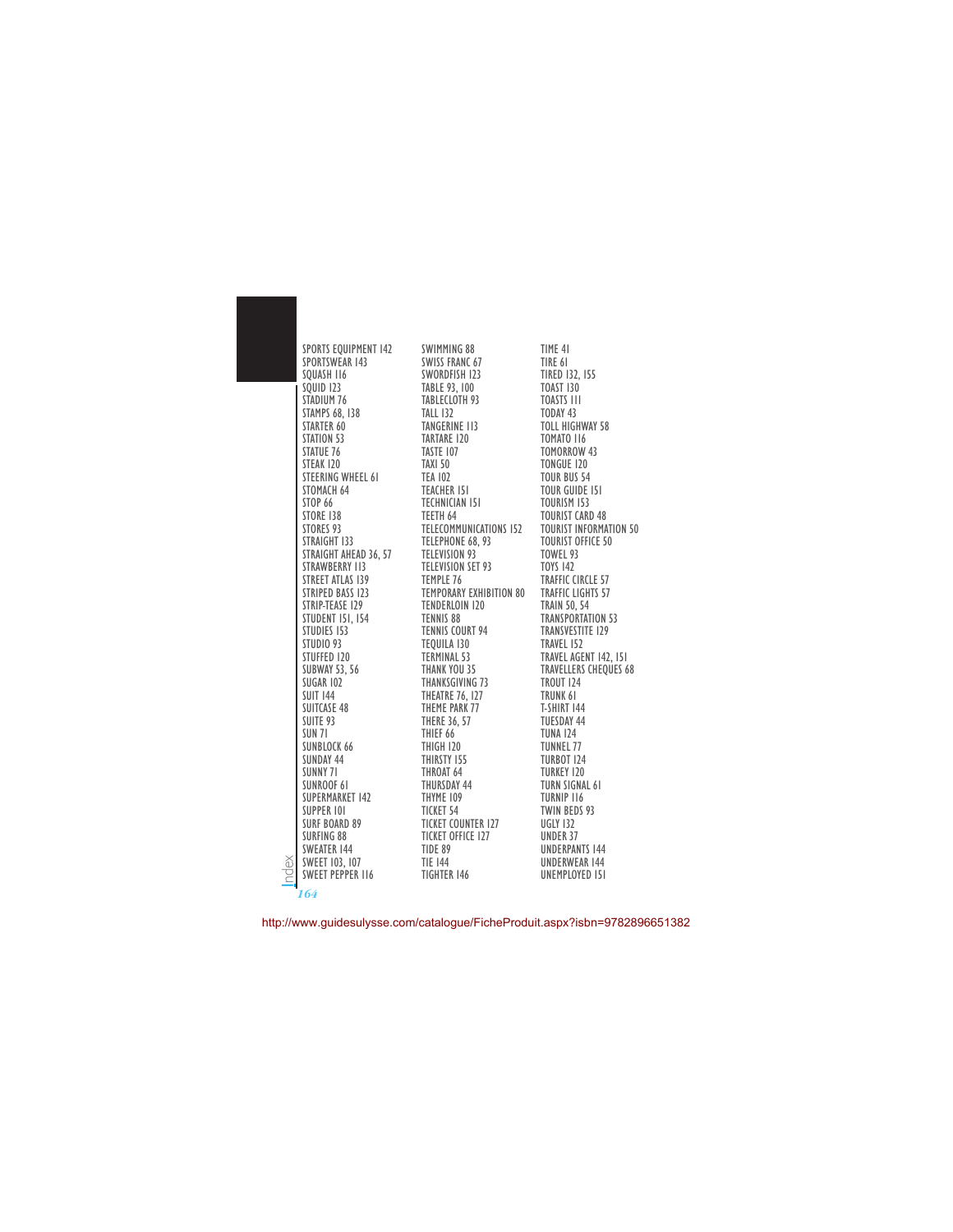UNLEADED GAS 61 UNRIPE 113 UPSTAIRS 100 URBAN PLANNER 151 URBANISM 81 URGENT 148 VANILLA 126 VEAL 120 VEGETABLES 115 VEGETARIAN 105 VEGETARIAN DISHES 101 VENISON 120 VERMOUTH 130 VERY 37 VIDEO 54 VIEW 93 VINEGAR 109 VISA 48 VOLLEYBALL 88 WAFFLES 111 WAIT 155 WAITER 151 WAR OF INDEPENDENCE 81 WARNING LIGHT 61 WASH 139 WASHING MACHINE 94 WASHROOMS 101 WATER 61, 102 WATERCRESS 116 WATERFALL 77 WEATHER 71 WEDNESDAY 44 WEEK 43, 44<br>WEIGHT 68 WEIGHT 68 WELL DONE 120 WHEN 37, 42 WHERE 36 WHICH ONE 133 WHITE 39 WHITE WINE 103 WHITING 124 WHOLE-WHEAT BREAD 111

WIDER 146 WIND 71 WINDBREAKER 144 WINDOW 94, 100, 101 WINDSHIELD 61 WINDSHIELD WIPER 61 WINDSURFER 89 WINDSURFING 88 WINE 103, 130 WINE LIST 103 WITH 36 WITHOUT 36 WOMAN 132 WOMEN'S CLOTHING 143 WOMEN'S SUIT JACKET 144 WOOL 146 WORKER 151 WRITER 151 WRONG WAY 57 YEAR 45 YELLOW 40 YELLOW LIGHT 57 YES 35 YESTERDAY 43 YOGURT 111 YOUNG 132 YOU'RE WELCOME 35 ZOO 77 ZUCCHINI 116

## **SPANISH WORDS**

A LA PARRILLA 101 A MENUDO 36 ABAJO 37, 100 ABDOMEN 64 ABOGADO/A 150 ABRIGO 143 ABRIL 44 ABUELA 154

ABUELO 154 ABURRO 155 ACCIÓN DE GRACIA 74 ACEDERA 109 ACEITE 61 ACRÍLICO 146 ACTIVIDADES 87 ACTIVIDADES AL AIRE LIBRE 87 ADIOS 35 ADMINISTRACIÓN 153 ADMINISTRADOR/A 150 ADUANA 48 AEROPUERTO 50 AGENTE DE VIAJE 142, 151 AGENTE DE VIAJES 151 AGOSTO 44 AGREDIERON 66 AGUA 61 AGUA MINERAL 102, 130 AGUA MINERAL CON SODA 102 AGUA MINERAL GASEOSA 130 AGUA PURIFICADA 92, 102 AGUACATE 116 AHÍ 36, 57 AHORA 42 AHUMADO 120 AIRE ACONDICIONADO 53, 91 AJÍ 116 AĴO 116<br>AIUSTADOR 143 AJUSTADOR 143 AL CARBÓN 102 AL HORNO 101 AL LADRÓN 66 AL PINCHO 120 ALBÓNDIGAS 120 ALCADIA 77 ALCOHOL 129 ALÉRGICO 105

*165*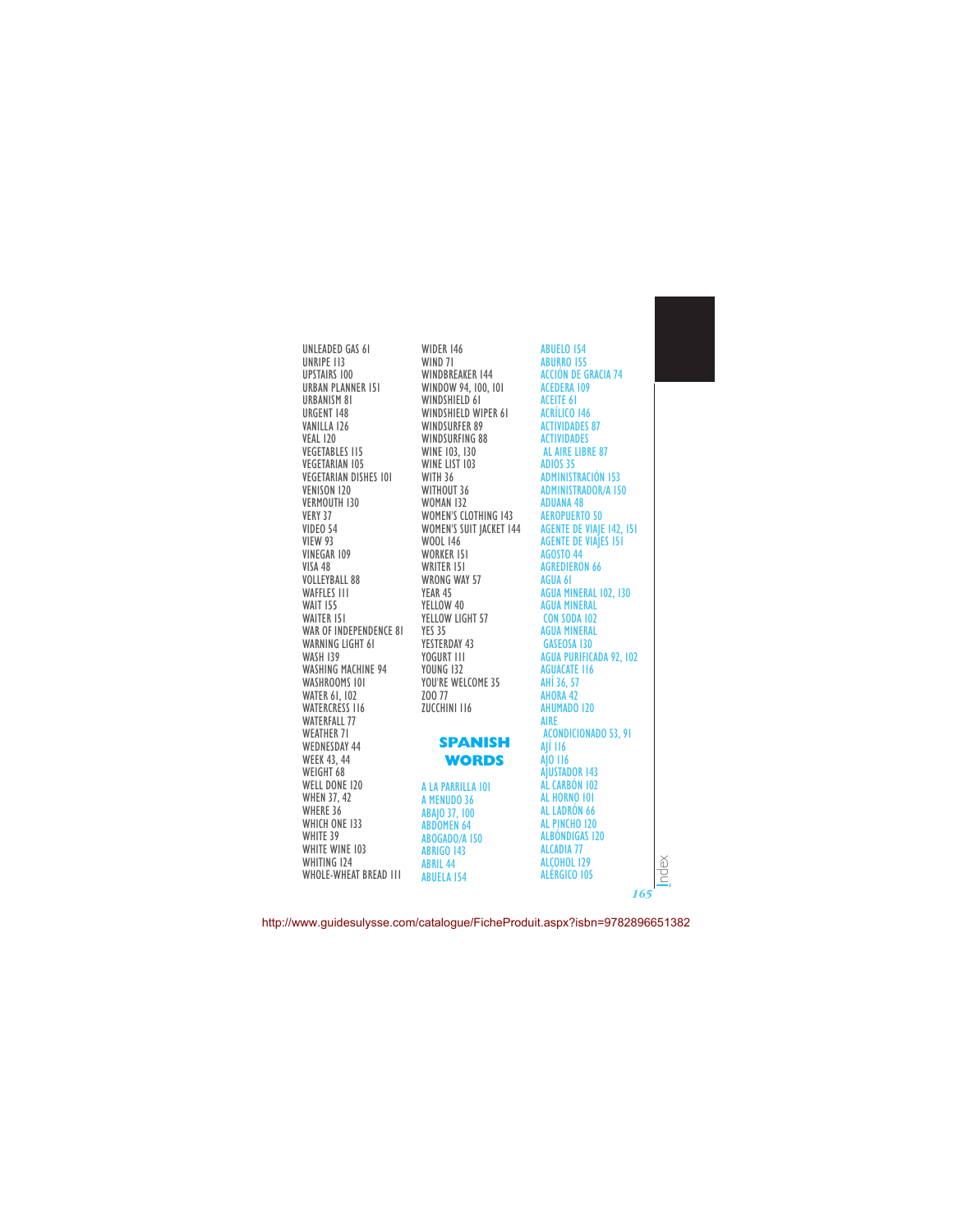ALGODÓN 146 ALIMENTOS NATURALES 141 ALLÍ 57 ALMOHADA 92 ALMUERZO 101 ALOJAMIENTO 91 ALQUILER 58 AMARGO 107 AMARILLO 40 AMBIENTE GAY 129 AMBULANCIA 66 AMIGO/A 135 AMPLIOS 146 ANCHOAS 124 ANCHOS 146 ANDÉN 53 ANGUILA 124 A<u>n</u>o 45 AÑO NUEVO 73 ANTEAYER 43 ANTENA 61 ANTICONGELANTE 61 ANTIGÜEDADES 81 ANTIINSECTOS 65 ANTROPOLOGÍA 81 APARATOS ELECTRÓNICOS 139 APERITIVO 103, 129 APIO 116 AQUÍ 36, 57 ARENA 89 ARENQUE 124 AREPAS 111 ARMA 67 ARQUEOLOGÍA 81 ARQUITECTO 150 ARQUITECTURA 81, 153 ARRANQUE 61 ARRECIFE 89 ARRIBA 37, 100 ARROZ 101 ART DECÓ 81 *166*

Index

ARTE 81, 153 ARTE AFRICANO 81 ARTE AMERINDIO 81 ARTE ASIÁTICO 81 ARTE COLONIAL 81 ARTE CONTEMPORÁNEO 81 ARTE MODERNO 81 ARTE NUEVO 81 ARTE PRECOLOMBINO 81 ARTES DECORATIVAS 81 ARTESANÍA 141 ARTISTA 150 ASADO 102, 120 ASIENTO 127 ASIENTO NUMERADO 53 ASIENTO RESERVADO 53, 127 ATLETA 150 ATÚN 124 AUTO 50 AUTO DE ALQUILER 50 AUTOBÚS 50, 53 AUTOCAR 54 AUTOMÓVIL 50 AUTOMÓ<mark>V</mark>IL DE ALQUILER 50 AUTOPISTA 58 AUXILIO 66 AVANZAR 57 AVIÓN 50, 68 AVISADOR 61 AYER 43 AYUNTAMIENTO, 77 AZÚCAR 102 AZUL 40 BACALAO 124 BADMINTON 87 BAILE<sub>,</sub> 128 BALCÓN 91 BALL<sub>ET</sub> 127 BALÓN 88 BALSA 88

BAÑADERA 93 BAÑADOR 143 BANCO 67 BAÑO 93, 101 BANQUETA 100 BAR 91, 124, 128 BAR DE GAYS 129 BAR DE LESBIANAS 129 BARCO 50, 88 BARMAN 128 BARRIGA 64 BATA DE CASA 143 BATA DE CUARTO 143 BATA DE LEVANTAR 143 BATES 89 BATES DE GOLF 88 BEBÉ 91 BEBIDA 129 BEBIDA IMPORTADA 129 BEBIDA NACIONAL 129 BEBIDAS 102 **BÉISBOL 127** BERENJENAS 116 BERRO 117 BICICLETA 87, 88 **BILLETE 54** BIOLOGÍA 153 BIÓLOGO/A 150 BISEXUAL 133 BLANCO/A 39 BLÚMER 144 BOLSO 48 BOMBA (DE ECHAR AIRE) 89 BONITO/A 130, 131 BORDES 145 BORRACHO 131 BOTELLA 103 BOTINES 88 BRÉCOL 117 BRÓCOLI 117 BUENAS NOCHES 35 BUENAS TARDES 35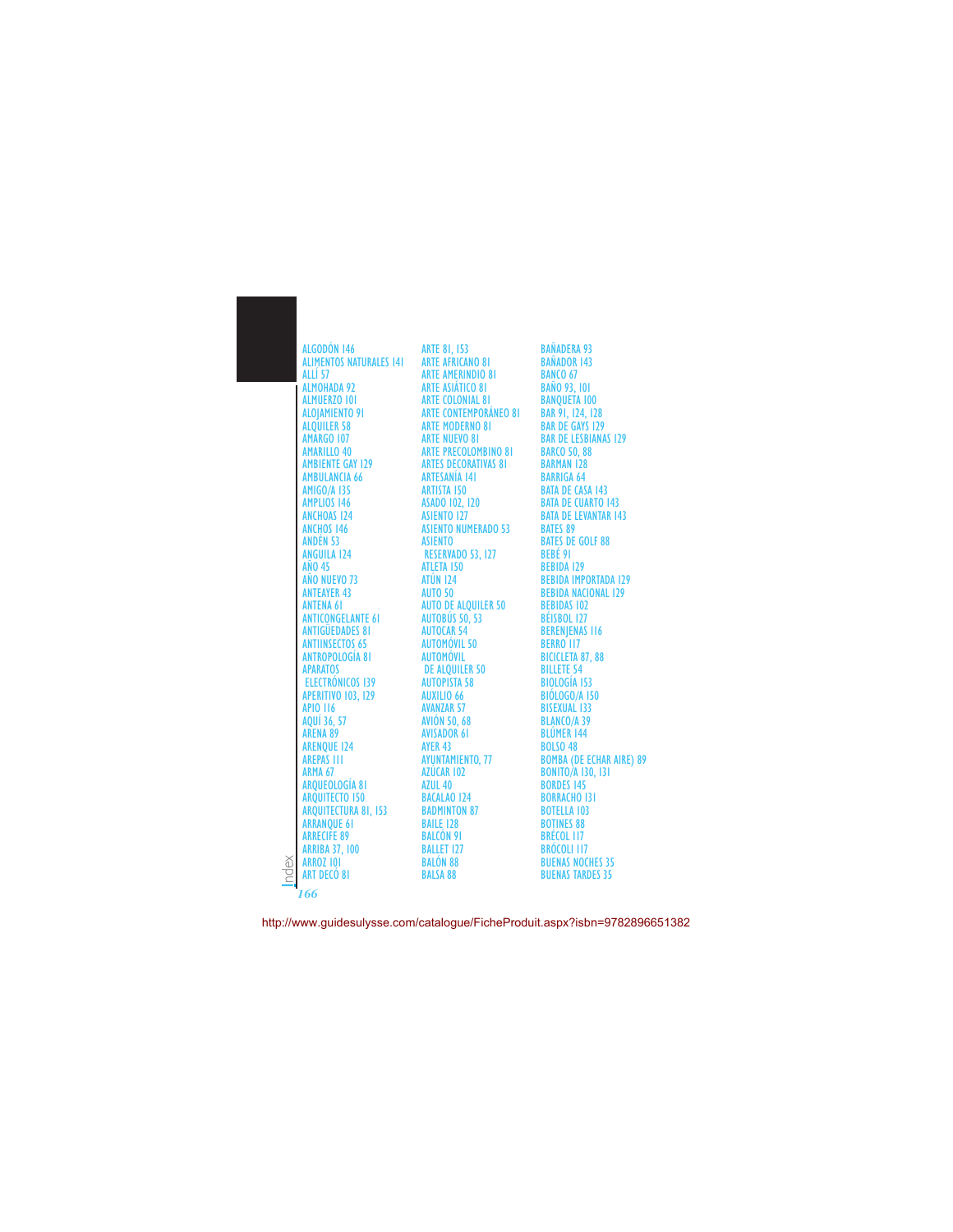BUENOS DÍAS 35 BULLA 92 BUS 53 CABARÉ 129 CABEZA 64 CABINA 88 CABRA 120 CABRITO 120 CACAHUETE 113 CACTUS 117 CAFÉ 102, 111 CAFÉ CON LECHE 102 CAFETERA 91 CAIDAS 77 CAJA DE SEGURIDAD 93 CAJERO AUTOMÁTICO 68 CAKE 126 CALABACILLA/CITA 117 CALABAZA 113, 117 CALAMAR 124 CALEFACCIÓN 61, 92 CALLE PEATONAL 58 CALMADO 97 CALOR 71, 155 CALZONCILLO 143 CALZONES 143, 144 CAMA DE DOS PLAZAS 91 CAMARERO 128 CAMARERO/A 151 CAMARONES 124 CAMAS SEPARADAS 93 CAMINATA 77 CAMIÓN 50, 53 CAMISA 144 CAMISETA 144 **CAMPO 152** CAÑA DE PESCAR 88 CANELA 109 **CANGREIO 111, 124** CANSADO/A 155 CANTANTE 129 CARACOL 124

CARAMBOLA 113 CARAMELO 126 CARIÑOSO 130 CARNES 118 CARNICERÍA 139 CARRETERA SIN ASFALTAR 58 CARRO 50 CARRO DE ALQUILER 50 CARTA DE VINOS 103 CASA 77 CASADO/A 131 CASCADA 77 CASETE 62 CASONA 77 CATARATA 77 CATEDRAL 77 CATORCE 40 CEBOLLA 117 CEBOLLINO 117 CELOSO/A 131 CENA 101 CENICERO 104 CENTRO ANTIGUO 77 CENTRO ARQUEOLÓGICO 77 CENTRO COMERCIAL 138 **CENTRO** DE LA CIUDAD 77, 82 CENTRO HISTÓRICO 77 CERCA DE LA VENTANA 100 CERDO 121 CEREZA 113 CERRADURA 62 CERVEZA 103, 129 CHAMPIÑÓN 117 CHAQUETA 144 CHAQUETÓN 143 CHEQUES DE VIAIE 68 CHICA 130, 131 CHICO 130 **CHINO 100** CHOCOLATE 126 CHUBASQUERO 143

CIEN / CIENTO 41 CIENCIAS NATURALES 81 CIENCIAS POLÍTICAS 153 CIERVO 121 CILANTRO 109 CINCO 40 CINCUENTA 41 CINE 127 CINTO 143 CIRUELA 114 CITA 130 CIUDADANO 48 CLAROS 145 CLIMATIZACIÓN 62, 91 COBO 124 COBRAJO 124 COCINA 100 COCINERO/A 150 COCINITA 92 COCO 114 CODORNIZ 121 **COKA 102** COL 117 COL DE BRUSELA 117 COLECCIÓN PERMANENTE 82 COLIFLOR 117 COLIRIO 65 COLONIZACIÓN 82 COLORES 39 COMBINACIÓN 144 COMEDOR 100 COMIDA 101 CÓMO ESTÁ UD 35 COMPLIMENTOS 130 COMPRAS 147 COMUNICACIÓNES 152 CON 36 CONCIERTO 127 CONDIMENTOS 108 CONECTAR 70 **CONEIO 121** CONFITURA 111 *167*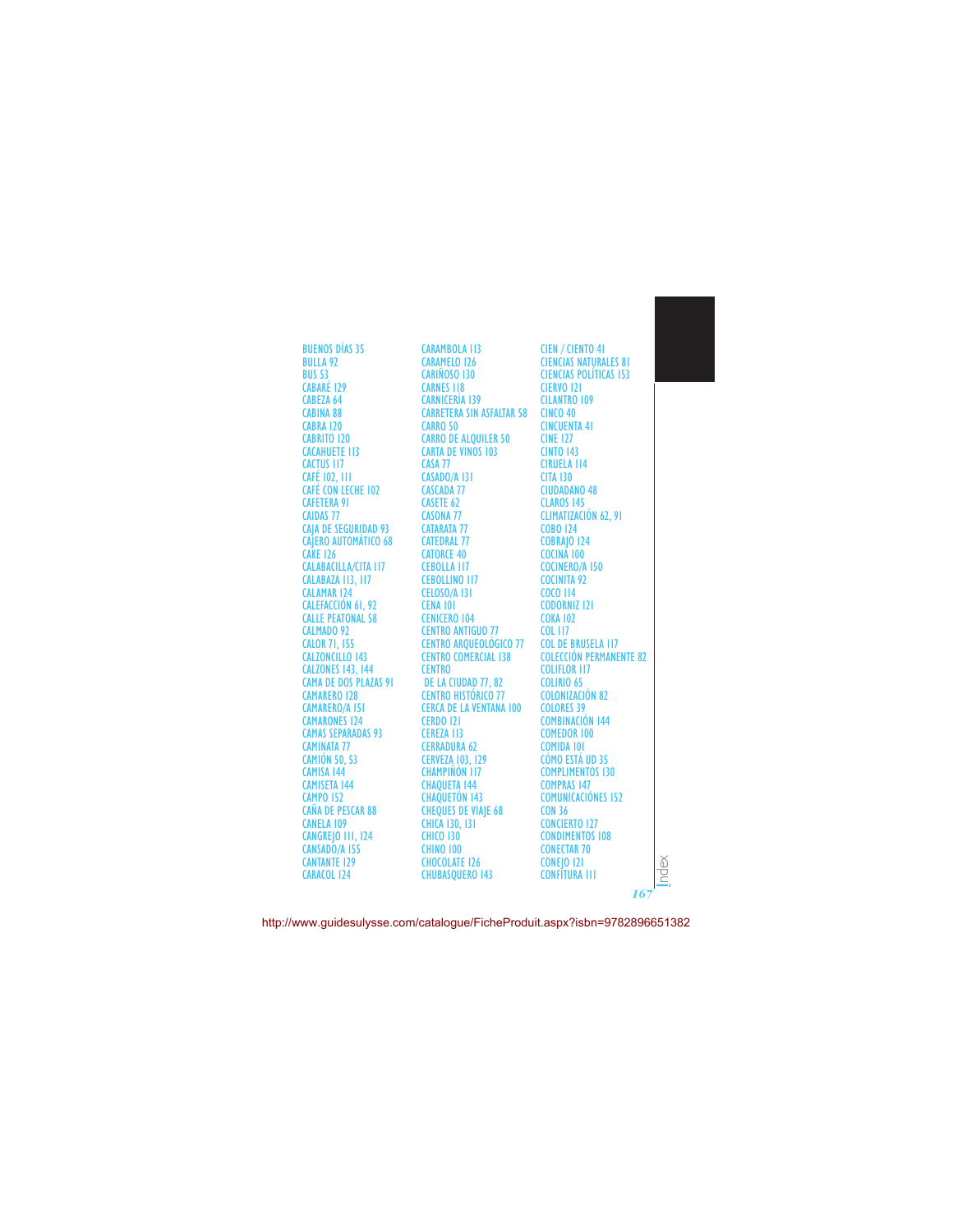CONGELADOR 92 CONQUISTA 130 CONSTIPADO 64 CONSTRUCCIÓN 152 CONSULADO 48 CONSUMO 129 CONTABILIDAD 147, 153 CONTADOR/A 150 CONTENTO/A 155 CORBATA 144 CORDERO 121 CORREO 68 CORREO RÁPIDO 68 CORRIENTES 89 CORTADO 121 CORTADO MUY FINO 102 CORTINA 91 CORTINAS 91 CORVA 121 COSTILLA 121 CREMA 102 CREMA PARA EL SOL 66 CREMA POSTRE 126 CRISTALES ELÉCTRICOS 62 CUÁL 133 CUANDO 37 CUÁNDO 42 CUARENTA 41 CUARENTA Y UNO 41 CUARTO 103 CUATRO 40 CUBIERTOS 91, 104 CUBOS 121 CUBRECAMA 91 CUCHARA 104 CUCHILLO 67, 104 CULANTRO 109 CUÑADA 154 CUNADO 154 CURDA 131 CURIOSIDAD 156 CURRY 109 *168*

Index

DÁNCING 129 DANZA FOLKLÓRICA 127 DE NADA 35 DE TIEMPO EN TIEMPO 36 DEBAJO 37 DEFRAUDADO/A 155 DENTISTA 64, 150 DEPORTE 152 DERECHA 36, 57 DERECHITO 36, 57 DERECHO 36, 57, 153 DESAYUNO 101, 110 DESPUÉS 42 DÍA 43 DÍA DE LA RAZA 74 DÍA DE LAS MADRES 74 DÍA DE LOS PADRES 74 DÍA DE LOS TRABAJADORES 74 DÍA DE NAVIDAD 73 DÍA DE PASCUA 74 DÍA DE REYES 73 DIARIOS 138 DIARREA 64 DICCIONARIO 138 DICIEMBRE 44 DIECINUEVE 40 DIECIOCHO 40 DIECISÉIS 40 DIECISIETE 40 DIENTE 64 DIESEL 62 DIETÉTICA 153 DIETETISTA 150 DIEZ 40 DIEZ MIL 41 DIGESTIVO 103, 129 DINERO 67 DIRECCIÓN PROHIBIDA 57 DIRECTOR/A 150 DISCO 141 DISCOTECA 129

DISCRETO/A 130 DISEÑADOR 150 DISENO 152 DISTRIBUIDOR 149 DISTRIBUIDORA DE DINERO 68 DIVERSIÓN 127 DIVORCIADO/A 131 DOCE 40 DỌLAR AMERICANO 67 DÓLAR CANADIENSE 67 DOMINGO 44 DÓNDE 36 DOS 40 DOSCIENTOS 41 DOSCIENTOS CUARENTA Y DOS 41 DUCHA 93 DULCE 103, 107 EBRIO, 131 ECONÓMICOS 146 EDICIÓN 152 EDIFICIO 77 EDITOR/A 150, 151 EDUCACIÓN 152 ELECTRICIDAD 70, 152 EMBAJADA 48 EMBRAGUE 62 EMOCIONES 155 EMPANIZADO 101 EMPAREDADO 101 ENCANTADO/A 131, 147 ENCANTADOR/A 130 ENCIMA 37 ENCUENTROS 130 ENERO 44 ENFERMERÍA 153 ENFERMERO/A 151 ENFERMO/A 155 ENSALADA 101 ENSEGUIDA 42 ENTRADA 128

http://www.guidesulysse.com/catalogue/FicheProduit.aspx?isbn=9782896651382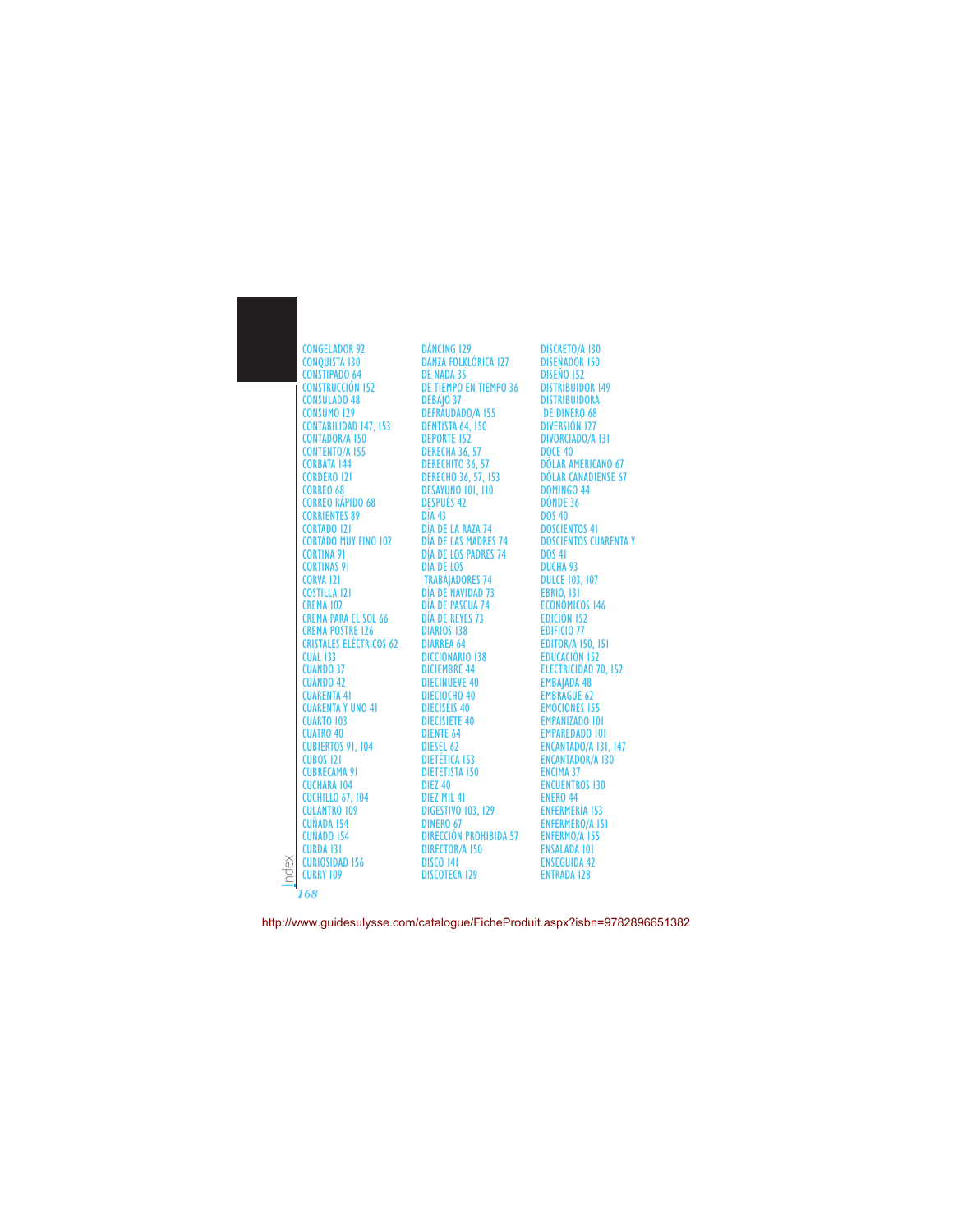| <b>ENTRANTE 101</b>                                  |
|------------------------------------------------------|
| <b>ENTREACTO 127</b>                                 |
| <b>ENTRECOTE 121</b>                                 |
| <b>EQUIPAJES 48</b>                                  |
| <b>EQUIPO DE FOTOGRAFÍA 142</b>                      |
| <b>EOUIPO</b>                                        |
| <b>DE INFORMÁTICA 139</b>                            |
| <b>EQUIPO DEPORTIVO 142</b>                          |
| <b>EQUITACIÓN 87</b>                                 |
| <b>ERIZO 124</b>                                     |
| <b>ESCALADA 87</b>                                   |
| <b>ESCALOPE 121</b>                                  |
| <b>ESCRITOR/A 151</b>                                |
| <b>ESCULTURAS 82</b>                                 |
| ESPADÓN 124                                          |
| <b>ESPALDA 64</b>                                    |
| <b>ESPÁRRAGOS 117</b>                                |
| <b>ESPECIES 108</b>                                  |
| ESPECTÁCULO 127, 152                                 |
| <b>ESPEJUELOS 140</b>                                |
| <b>ESPINACA 117</b>                                  |
| ESPUMOSO 103                                         |
| <b>ESQUÍ DE FONDO 87</b>                             |
| <b>ESQUÍ DE MONTAÑA 87</b>                           |
| <b>ESOUINA 57</b>                                    |
|                                                      |
| <b>ESQUÍS 89</b>                                     |
| <b>ESTACIÓN 53</b><br><b>ESTACIÓN (DE TRENES, DE</b> |
| <b>BUS) 53</b>                                       |
|                                                      |
| <b>ESTADIO 77</b>                                    |
| <b>ESTAMPILLAS 68, 138</b>                           |
| <b>ESTATUA 77</b>                                    |
| <b>ESTOR 91</b>                                      |
| <b>ESTRECHOS 146</b>                                 |
| <b>ESTUDIANTE 151, 154</b>                           |
| <b>ESTUDIO 93</b>                                    |
| <b>ESTUDIOS 153</b>                                  |
| <b>EURO 67</b>                                       |
| <b>EXAMEN DE LA VISTA 140</b>                        |
| <b>EXPORTACIONES 147</b>                             |
| <b>EXPOSICIÓN TEMPORAL 82</b>                        |
| <b>EXPRESO 102</b>                                   |

FALDA 144 FAMILIA 154 FARMACIA 64, 142 FARO 62 FATIGADO/A 132 FAX 70 FEBRERO 44 FECHA DE REGRESO 142 FELIZ 155 FEO/A 132 FERRETERÍA 141 FESTIVALES 72 FIEBRE 65 FIEL 131 FIESTA 129 FIESTA DEL TRABAJO 74 FIESTA NACIONAL 74 FIESTAS 72 FILETE 121, 124 FILETE DE PATO 121 FILTRO DE ACEITE 62 FLAN 126 FOLKLORE 127 FORMALIDADES DE ENTRADA 48 FORTALEZA 77 FOTÓGRAFO/A 151 FRAMBUESA 114 FRANCÉS 100 FRANCO SUITO 67 FRENO DE MANO 62 **FRENOS 62** FRESAS 114 FRIJOLES 117 FRÍO 71, 155 FRUTAS 111, 112 FUEGO 66 FUENTE 78 FUERTE 78 FUNCIONARIO 150 FUNDA DE ALMOHADA 92 FUNICULAR 78

FUSIBLES 62 FÚTBOL 127 GAFAS 140 GAMBAS 124 GANSO/A 121 GARBANZO 117 GARGANTA 64 GASOLINA 62 GASOLINA SIN PLOMO 62 GAY 131 GEOGRAFÍA 153 GIMNASIO 94 GOFRES 111 GOLF 87 GOMBÓ 117 GORRA 143 GRACIAS 35 GRAFISMO 153 GRAFISTA 150 GRANDE 132 GRANDES 145 GRANOLA 111 GRIPE 65 GUAGUA 50, 53 GUANÁBANA 114 GUANAJO 121 **GUIANTERA 62** GUAPO/A 130 GUAYABA 114 GUERRA 82 GUÍA 138 GUÍA ACOMPAÑANTE 151 GUINDA 114 HABICHUELAS 117 HABITACIÓN PARA DOS PERSONAS 92 HABITACIÓN PARA UNA PERSONA 93 HAMBRE 155 HASTA LA VISTA 35 HASTA LUEGO 35 HELADO 126

*169*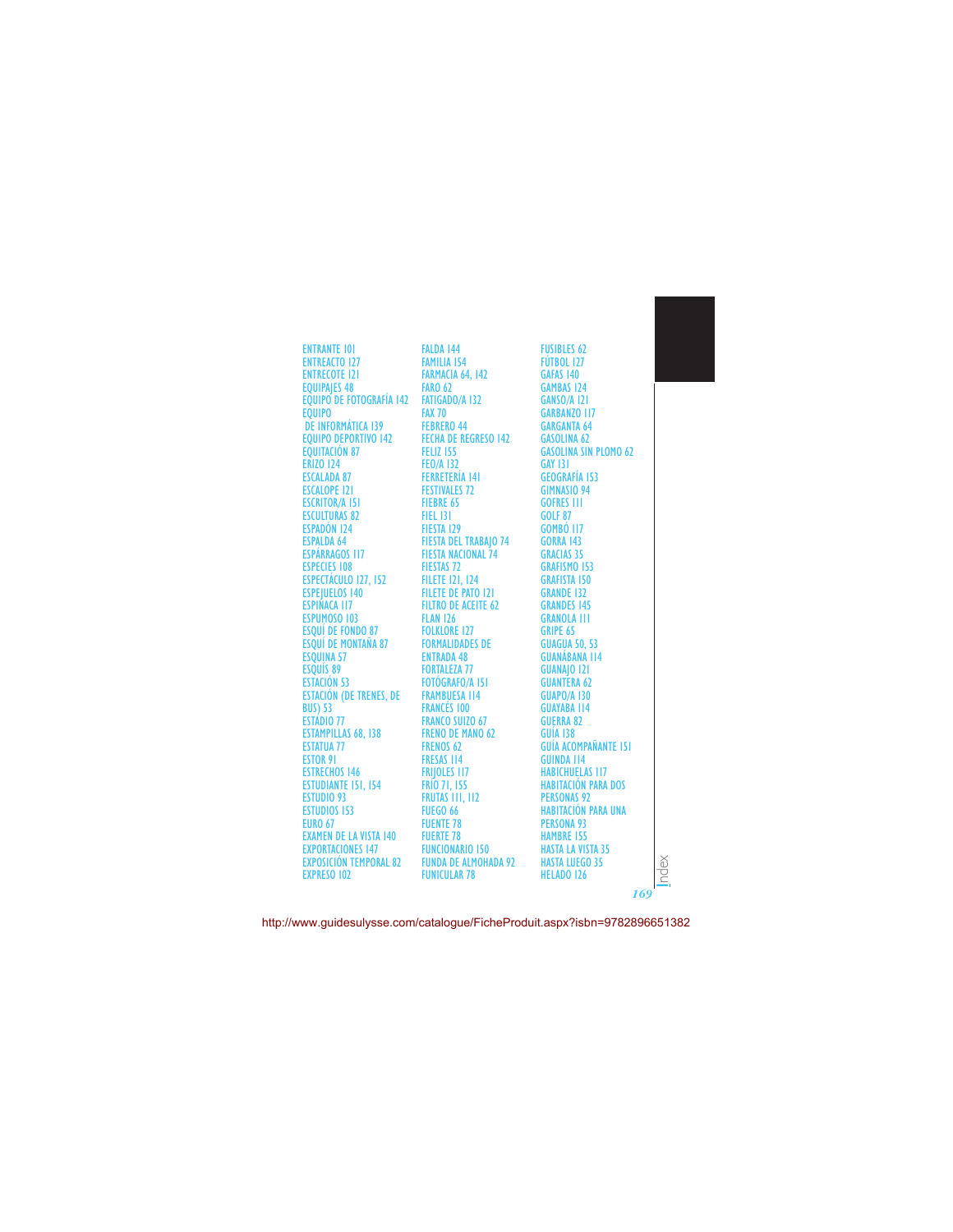HERMANA 154 HERMANO 154 HERMOSO/A 130 HETEROSEXUAL 133 HIELO 92, 103 HIERBA BUENA 109 HÍGADO 121 HIJA 154 HIJO 154 HIJOS 135 HILO 146 HINOJO 117 HISTORIA 153 HOCKEY 127 HOLA 35 HOMBRE 131 HOMO 133 HOMOSEXUAL 131 HONGO 117 HORA 41, 42 HORNO MICROONDAS 92 HOSPITAL 64, 66 HOTEL APARTAMENTO 91 HOY 43 HUACHINANGO 124 HUEVOS 111 IDA Y VUELTA 53 IGLESIA 78<br>IGUANA 121 IGUANA 121 IMPACIENTE 155 IMPACIENTO 156 IMPERMEABLE 143, 144 LANGOSTA 124 IMPORTACIONES 147 IMPORTAR 149 IMPRESIONISMO 82 INDIO 100 INDUMENTARIA 88 **INFORMACIONES** TURÍSTICAS 50 INFORMÁTICA 153 INFORMÁTICO/A 150 INGENIERÍA 153 Index *170*

INGENIERO 150 INMIGRACIÓN 48 INSTANTE 42 INTERMITENTE 62 INTERNET 139<br>INTIMIDAD 92 INTIMIDAD 92 INVITACIÓN 131 IR DE COMPRAS 136 ITALIANO 100 IZQUIERDA 36, 57 JABALÍ 121 JABÓN 93 JAMÓN 121 JAPONÉS 100 JAZZ 129 JEANS 144 JENGIBRE 109 JERSEY 144 JOVEN 132 JUDÍA 117 JUEGOS 142 JUEVES 44 JUGAR AL BILLAR 131 JUGO 102, 111 JUGO DE NARANJA 102, 130 JULIO 44 JUNIO 44 KIWI 114 LAGO 78 LAGUNA 78 LANA 146 LANGOSTA GRANDE 124 LANGOSTÍN 125 LAVADO EN SECO 139 LAVADORA 94 LAVANDERÍA 141 LAVAPLATOS 91 LAVAR 139 LECHE 102 LECHUGA 117 LENGUA 121

LENGUADO 125 LENGUAS 153 LENTES 140 LENTES DE CONTACTO 65, 140 LESBIANA 133 LIBRERÍA 138 LIBRERO/A 150 LIBRO 138 LIBRO CON ILUSTRACIONES 138 LIBRO DE CARRETERAS 139 LICORES 103 LIEBRE 121 LIGAR 131 LIGEROS 145 LIMA 114 LIMÓN 114 LIMPIAPARABRISAS 62 LINDO/A 131 LINO 146 LITERATURA 138, 153 LLAVE 62 LLAVES 96 LLUVIA 71 LLUVIOSO 71 LO SIENTO 155 LOBO DE MAR 125 LUNES 44 LUZ 92 LUZ ANARANJADA 57 **LUZ VERDE 57** MACHO 131 MADA PARA LAS PICADURAS DE INSECTOS 65 MADRE 154 MADURO/A 114 **MAÍZ 117** MAI FTA 48 MALETERO 62 MAÑANA 43 MANDARINA 114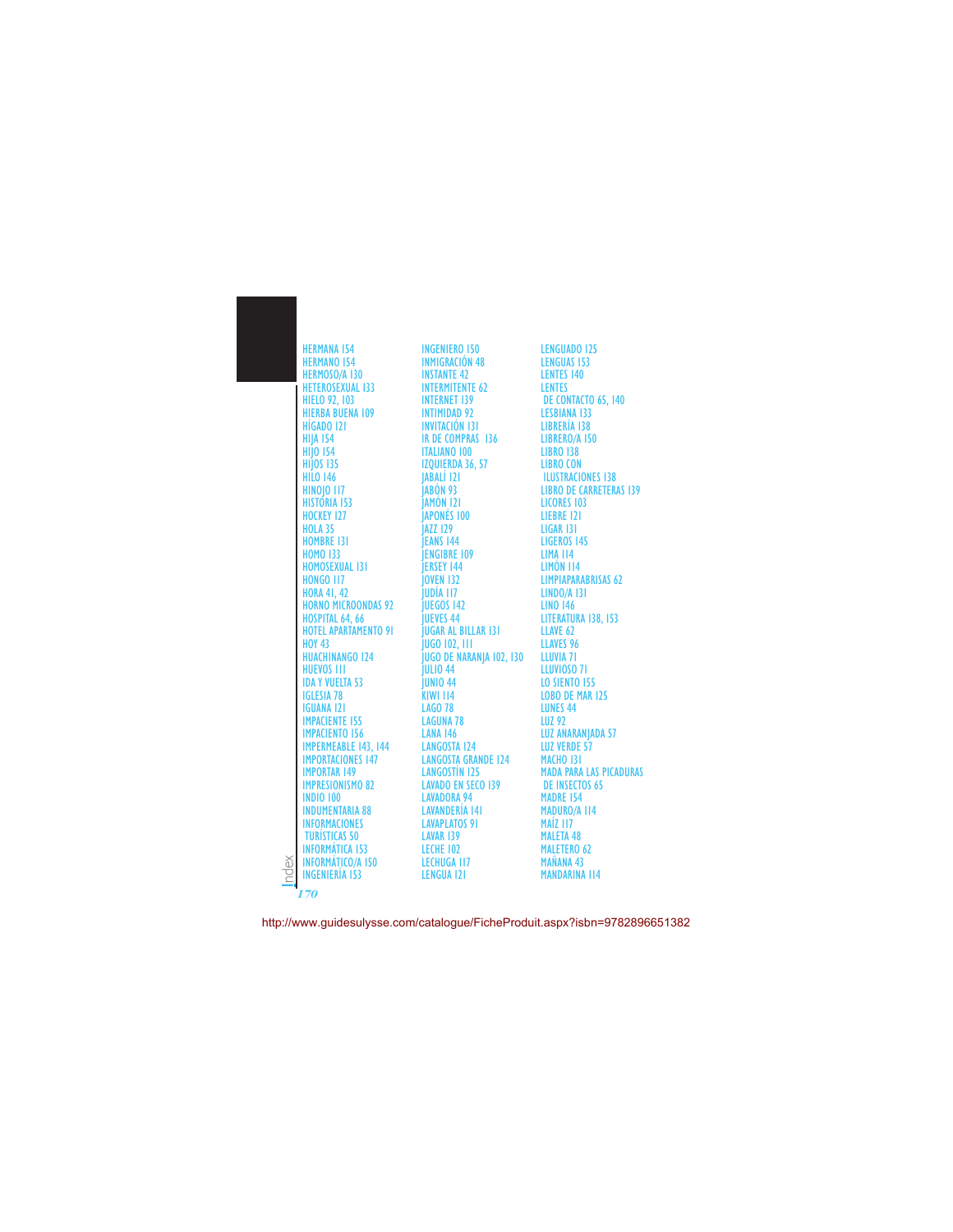MANGO 114 MANI 114 MANTA 91 MANTEL 93 MANUFACTURA 152 MANZANA 114 MAPA 138 MÁQUINA 50 MÁQUINA DE ALQUILER 50 MAR 78, 89 MARCHA 87 MAREA 89 MARINA 78, 94 MARISCOS 122 MARKETING 147 MARTES 44 MARTES DE CARNAVALES 73 MARZO 44 MÁS TARDE 42 MÁSCARA 89 MAYO 44 MECÁNICA 59 MECÁNICO/A 150 MEDIA 103 MEDIA BOTELLA 103 MEDIA LUNA 111 MEDIAS 144 MEDICAMENTO CONTRA LA MALARIA 66 MEDICINA 153 MÉDICO 64 MÉDICO/A 150 MEDIO AMBIENTE 153 MELOCOTÓN 114 MELÓN 114 MENTA 109 MENÚ 104 MERCADO 78, 138 MERCADO DE ALIMENTOS 142 MERCADO DE ARTESANÍA 141

MERCADO PÚBLICO 142 MERENGUE 126 MERLÁN 125 MERLUZA 125 MERMELADA 111 MES 45 MESA 93, 100 MESES 44 METRO 53, 56 MIÉRCOLES 44 MIÉRCOLES DE CENIZA 74 MIL 41 MILITAR 150 MINIBAR 92 MOMENTO 42 MONASTERIO 78 MONTANA 87 MONUMENTO 78 MORCILLA 121 MORENO 133 MOSTAZA 109 MOTO 87 MOTONÁUTICA 87 MOTONIEVE 88 MOUSSE DE CHOCOLATE 126 MUCHACHA 130, 131 MUCHACHO 130 MUCHAS GRACIAS 35 MUCHO 36 MUELLE 53 MUJER 132 MURUCUYÁ 114 MUSEO 78, 79 MÚSICA 152 MÚSICA EN VIVO 129 MÚSICO 129, 151 MUSLO 121 MUY 37 MUY BIEN 36 NABO 117 NACIONALIDADES 46 NARANJA 114

NATACIÓN 88 NEGRO/A 39 NEUMÁTICO 63 NIEVE 71 NIÑO 91 NO 35 NOCHE 43 NOPAL 117 NORDISTAS 82 NOVENTA 41 NOVIEMBRE 44 NUBLADO 71 NUECES 114 NUEVE 40 NUEZ MOSCADA 109 NÚMEROS 40 OBRERO/A 151 OCHENTA 41 OCHO 40 OCTUBRE 44 OCULISTA 140 OFICINA DE CAMBIO 67 OFICINA DE TURISMO 50 ONCE 40 ÓPERA 127 ORDENADOR 70 OSCUROS 145 OSTRAS 125 PADRE 154 PAISES 46 PALACIO DE JUSTICIA 78 PALANCA DE VELOCIDAD 63 PALMAS 88 PALOS DE GOLF 88 PAN 111 PAN DE AZÚCAR 111 PAN DE LECHE 111 PAN DE TRIGO 111 PAN FRANCÉS 111 PAN NEGRO 111 PANTALÓN 144 PANTALONES CORTOS 144

*171*

 $\approx$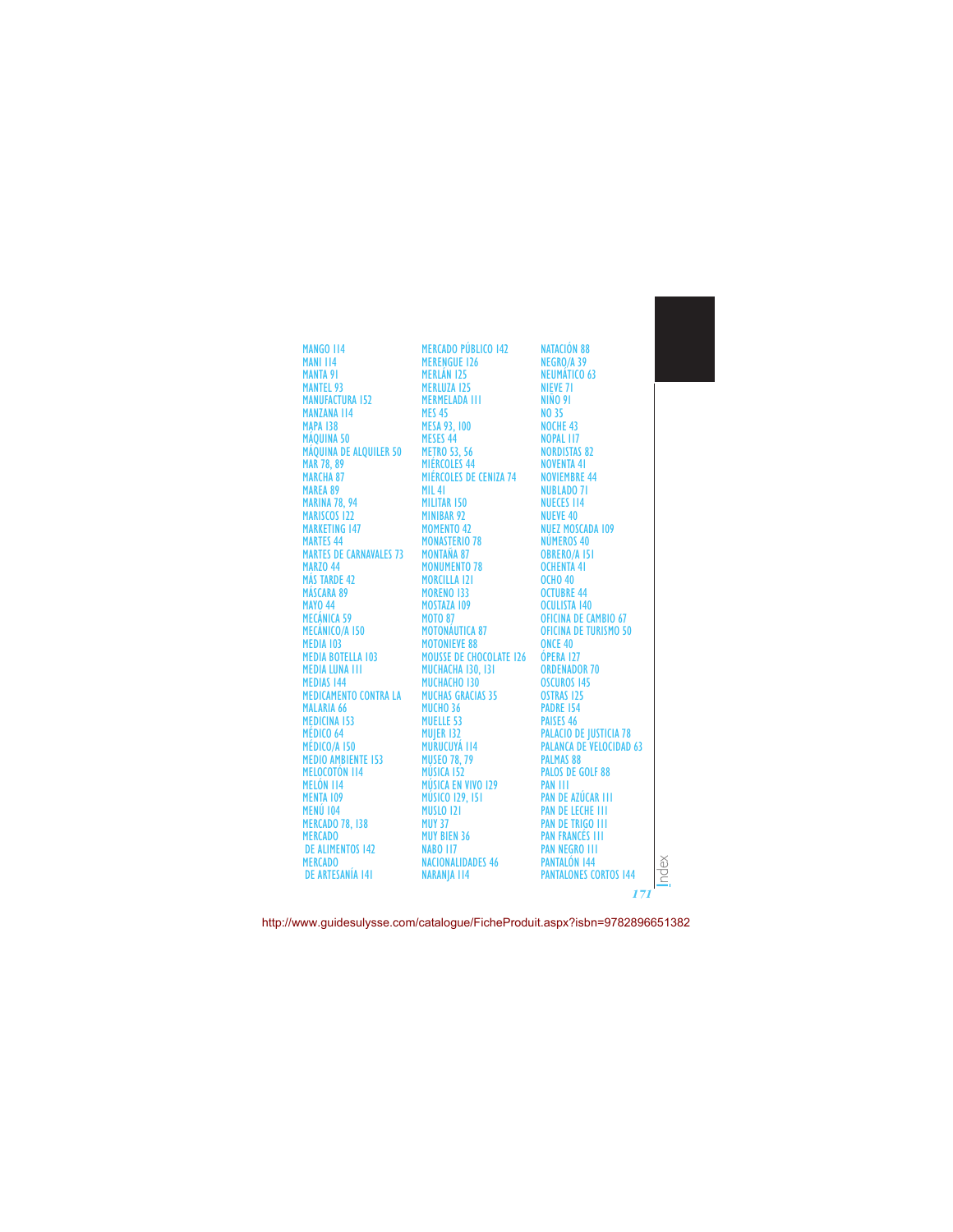PANTI 144 PAPAS 117<br>PAPAYA 114 PAPAYA 114 PARABRISA 63 PARACAIDISMO 87 PARACHOQUES 63 PARADO/A 151 PARAPENTE 87 PAREJA 130 PARQUE 78 PARQUE DE ATRACCIONES 78 PASADA 43 PASAPORTE 48 PASAS 114 PASEO 78 PASTEL 126 PATAS 121 PATO 121 PAVO 122 PECHUGA 122 PEDAL 63 PELIRROJO 133 PELOTA 88, 127 PELUQUERO 140 PELUQUERO/A 150 PEPINO 117 PEQUEÑO/A 132 PEQUEÑOS 146 PERA 114 PERDIDO/A 156 PERDIZ 122<br>PERDONE 35 PERDONE 35 PERIÓDICOS 138 PERIODISMO 153 PERIODISTA 150 PERIODO HISPÁNICO 82 PLAZA CENTRAL 78 PERSONA RESPONSABLE 147 POCO<sub>2</sub>36 PERSONAL 147 PERSONALIDAD 131 PESCA 87 PESCA DEPORTIVA 88 Index *172*

PESCADERÍA 140 PESCADOS 122 PESO 68 PETCHINA 125 PICADO/A 122 PICANTE 107 PICANTE CONDIMENTADO 107 PIE 64 PILA 140 PILAS 70 PILOTO 63, 151 PIMENTADO 107 PIMIENTA 109 PIMIENTA ROJA 109 PIMIENTO 118 PINA 114 PINTURAS 82 PIRÁMIDE 78 PISCINA 78, 92, 94 PISTA 129 PITUSA 144 PLANCHA DE AGUA 89 PLANCHA DE SURF 88 PLANCHA DE VELA 88, 89 PLANCHA ELÉCTRICA 92 PLANCHAR 139 PLATAFORMA 129 PLÁTANO 114 PLATANO FRUTA 114 PLATILLO 104 PLATO 101, 104 PLATO PRINCIPAL 101 PLATOS 91, 101 PLATOS VEGETARIANOS 101 PLAYA 78 POESÍA 138 POLICIA 66 POLIESTER 146 POLLERA 144

POLLO 122 POLLO DE CRÍA 122 POR DEBAJO 37 POR ENCIMA 37 POR FAVOR 35 POR NADA 35 POROTOS 118 POSTRE 101<br>POSTRES 125 POSTRES 125 PRESCRIPCIÓN 65 PRESERVATIVOS 65 PRIMO/A 154 PRODUCTOS DE BELLEZA 138 PROFESIONES 150 PROFESOR/A 151 PROGRAMA 127 PRÓXIMA 43 PSICOLOGÍA 153 PSICÓLOGO/A 151 PÚBLICO 152 PUEDE SER 35 PUENTE 78 PIIFR<sub>CO</sub> 177 PUERCO SALVAJE 122 PUERTA 63 PUERTO 78 PUERTO VIEJO 78 PULOVER 144 PULÓVER 144 **PULPO 125** PULPO PEQUEÑO 125 QUESO 101, 111 QUESO FRESCO 111 QUIAMBO 118 QUIMBOMBÓ 118 QUINCALLERÍA 141 QUINCE 40 QUINGAMBÓ 118 QUINIENTOS 41 RÁBANOS 118 RABI RUBIA 125

http://www.guidesulysse.com/catalogue/FicheProduit.aspx?isbn=9782896651382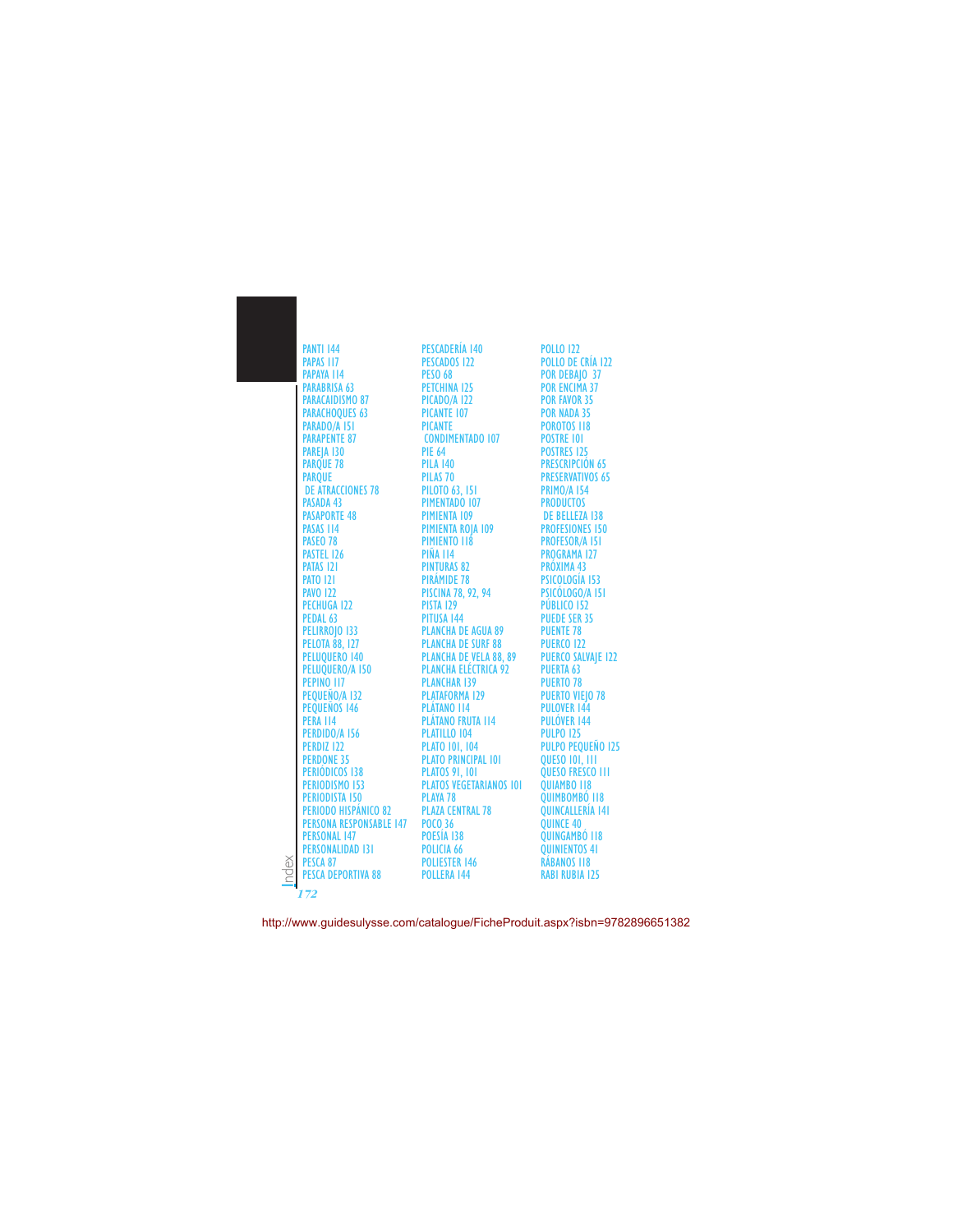RADIADOR 63 RADIO 63, 92 RAQUETA 89 RAYA 125 RAYÓN 146 RECETA 140 RED 89 REFRIGERADOR 93 REGALO 138 RELLENO 122 REPARACIONES 139 REPERTORIO DE CALLES 139 REPOLLO 118 RES 122 RESTAURACIÓN 152 RESTAURANTE 93, 100 RETOQUES 145 RETROCEDER 57 RETROVISOR 63 REVISTAS 138 RINONES 122 RÍO 78 ROBARON 66 RODAJA 125 ROJO/A 39 ROMERILLO 109 ROPA DEPORTIVA 143 ROPA INTERIOR 144 ROPA PARA HOMBRES 143 ROPA PARA MUJERES 143 ROPA PARA NINOS 143 ROPAS 138, 143 ROTONDA 57 RUBIO 133 RUIDO 92 RUIDOSO 92 RUINAS 79 SÁBADO 44 SÁBANA 93 SABOR 107 SACACORCHOS 91 SALADO 107

SALIDAS 127 SALMÓN 125 SALMÓN AHUMADO 125 SALSA DE CHINA 110 SALSA DE SOJA 110 SALSA PICANTE 110 SALTO DE AGUA 79 SALUD 64, 130, 152 SALVIA 110 SANDWICH 101 SARDINAS 125 SARTÉN 102 SATISFECHO/A 155 SAYA 144 SECRETARIO/A 151 SED 155 SEDA 146 SEDA ARTIFICIAL 146 SEIS 40 SELLOS 68, 138 SEMÁFORO 57 SEMANA 43, 44 SENALES DE TRANSITO 57 SENSACIONES 155 SENTIDO PROHIBIDO 57 SENTIDO ÚNICO 57 SEPARADO/A 131 SEPTIEMBRE 44 SERVILLETA 104 SESENTA 41 SESO 122 SETENTA 41 SEXO SEGURO 131 SEXY 131 SÍ 35 SIETE 40 SIGLO DIECINUEVE 82 SIGLO VEINTE 82 SIGLO VEINTIUNO 82 SILLA 91, 100 SILLA LARGA 88 SIMPÁTICO/A 131

SIMPLES 146 SIN 36 SIN SABOR 107 SIN TRABAJO 151 SOBRE 37 SOBRECAMA 91 SOBRINA 154 SOBRINO 154 SOCIEDAD 148 SODA 130 SOFA CAMA 93 SOL 71 SOLA DIRECCIÓN 57 SOLEADO 71 SOLO/A 130 SOLOMILLO 122 SOLTERO/A 131 SOMBRERO 143 SOMBRILLA 89 SOPA 101 SORBETE 126 SORBETO 126 SOSTEN 143 STRIP-TEASE 129 SUAVE 107 SUAVES 146 SUBMARINISMO 88 SUDISTAS 82 SUÉTER 144 SUFICIENTE 155 SUITE 93 SUMERSIÓN 88 SUPERMERCADO 142 SURDISTAS 82 TABLA DE PLANCHAR 92 TABLA DE VELA 88 TAMBIÉN 37 TANGERINA 115 TAQUILLA 127 TARDE 43 TARJETA 68 TARJETA DE CRÉDITO 68

Index

*173*